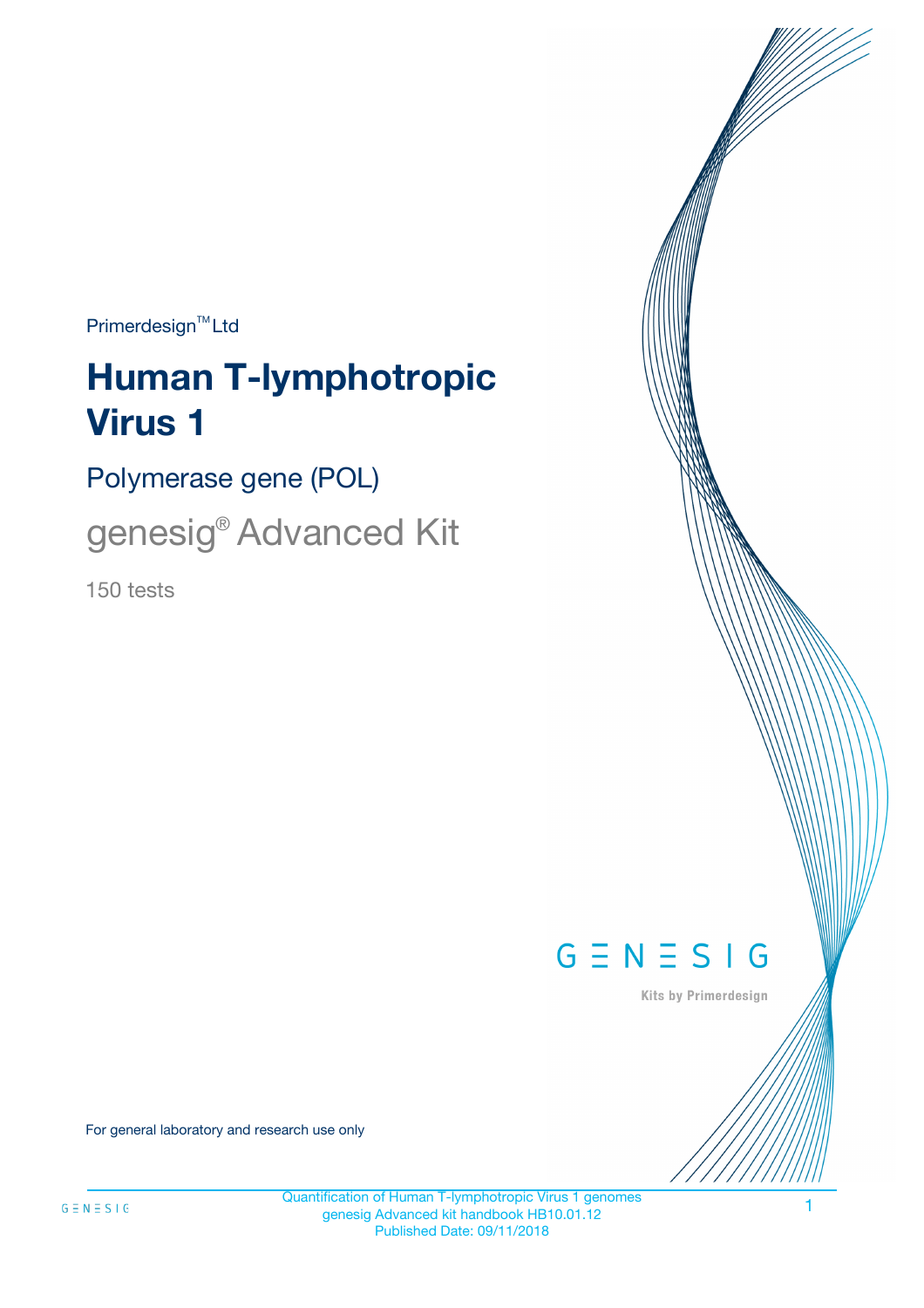# Introduction to Human T-lymphotropic Virus 1

Human T-lymphotropic Virus 1 is a single-stranded RNA virus of the Deltaretrovirus genus that is a known cause of leukemia and lymphoma of the T-cells. The linear genome of this species is around 9K bases in length and encodes accessory and regulatory genes in addition to all essential retrovirus genes. Two identical copies of this genome are found in the spherical virion which is surrounded with an envelope containing viral glycoproteins.

Infected cells subsequently contact uninfected cells via adhesion molecules, forming a cellcell junction that results in accumulation of viral RNA and consequently release into the uninfected cell. Viral gene expression then begins and expression of host genes involved in cell proliferation is upregulated resulting in host cell infection, proliferation and spread of the virus throughout T-cells, B-cells and epithelial cells. This infection can be spread through contact with infected cells such as those contained within blood products, or via perinatal transmission of blood and breast milk.

Infection with this virus can lead to Adult T-cell Leukemia or Tropical spastic paraparesis/HTLV-1 associated myelopathy (TSP/HAM), a neurological degenerative disorder in around 3% of cases.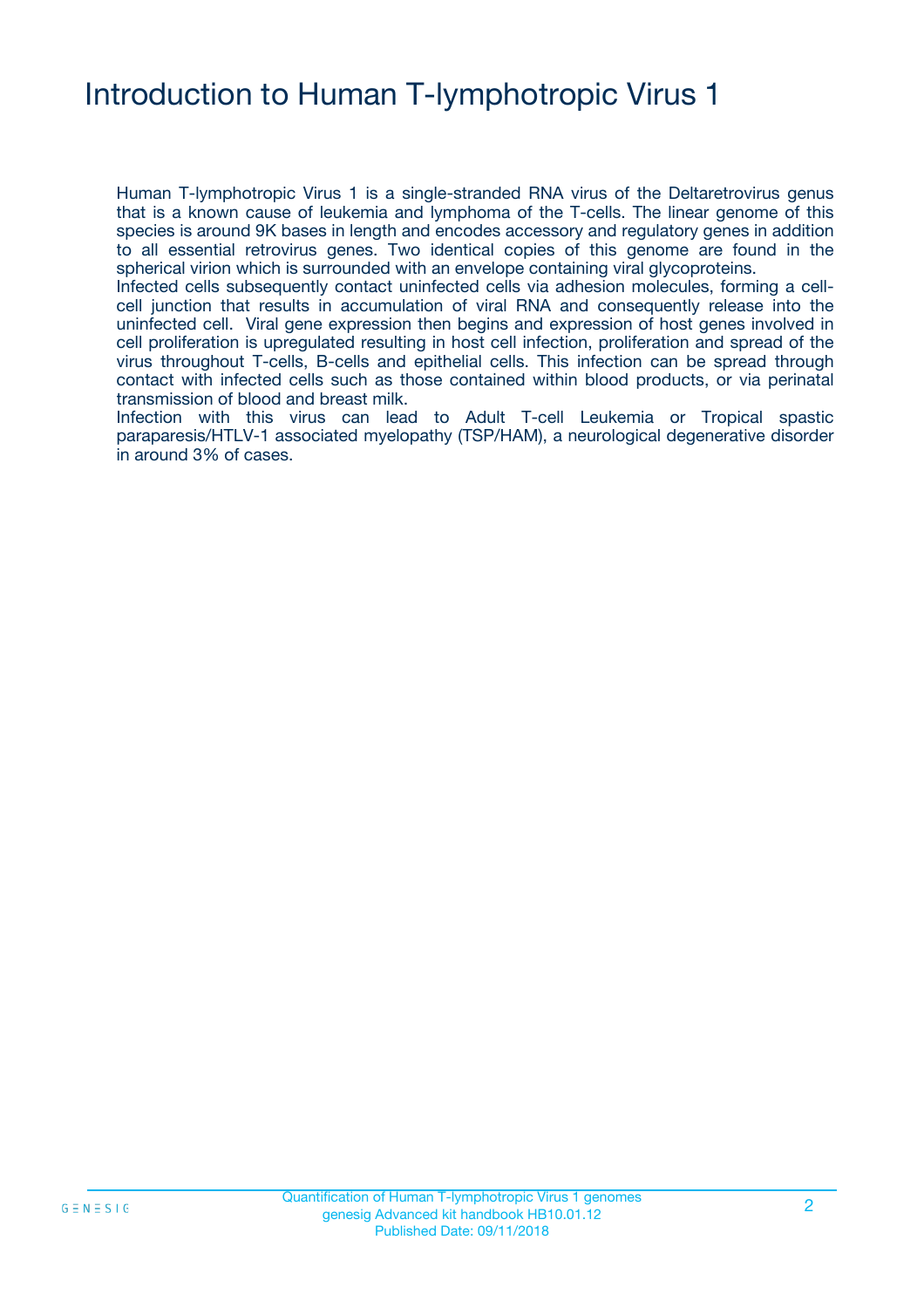# **Specificity**

The Primerdesign genesig Kit for Human T-lymphotropic Virus 1 (HTLV-1) genomes is designed for the in vitro quantification of HTLV-1 genomes. The kit is designed to have a broad detection profile. Specifically, the primers represent 100% homology with over 95% of the NCBI database reference sequences available at the time of design.

The dynamics of genetic variation means that new sequence information may become available after the initial design. Primerdesign periodically reviews the detection profiles of our kits and when required releases new versions.

If you require further information, or have a specific question about the detection profile of this kit then please send an e.mail to enquiry@primerdesign.co.uk and our bioinformatics team will answer your question.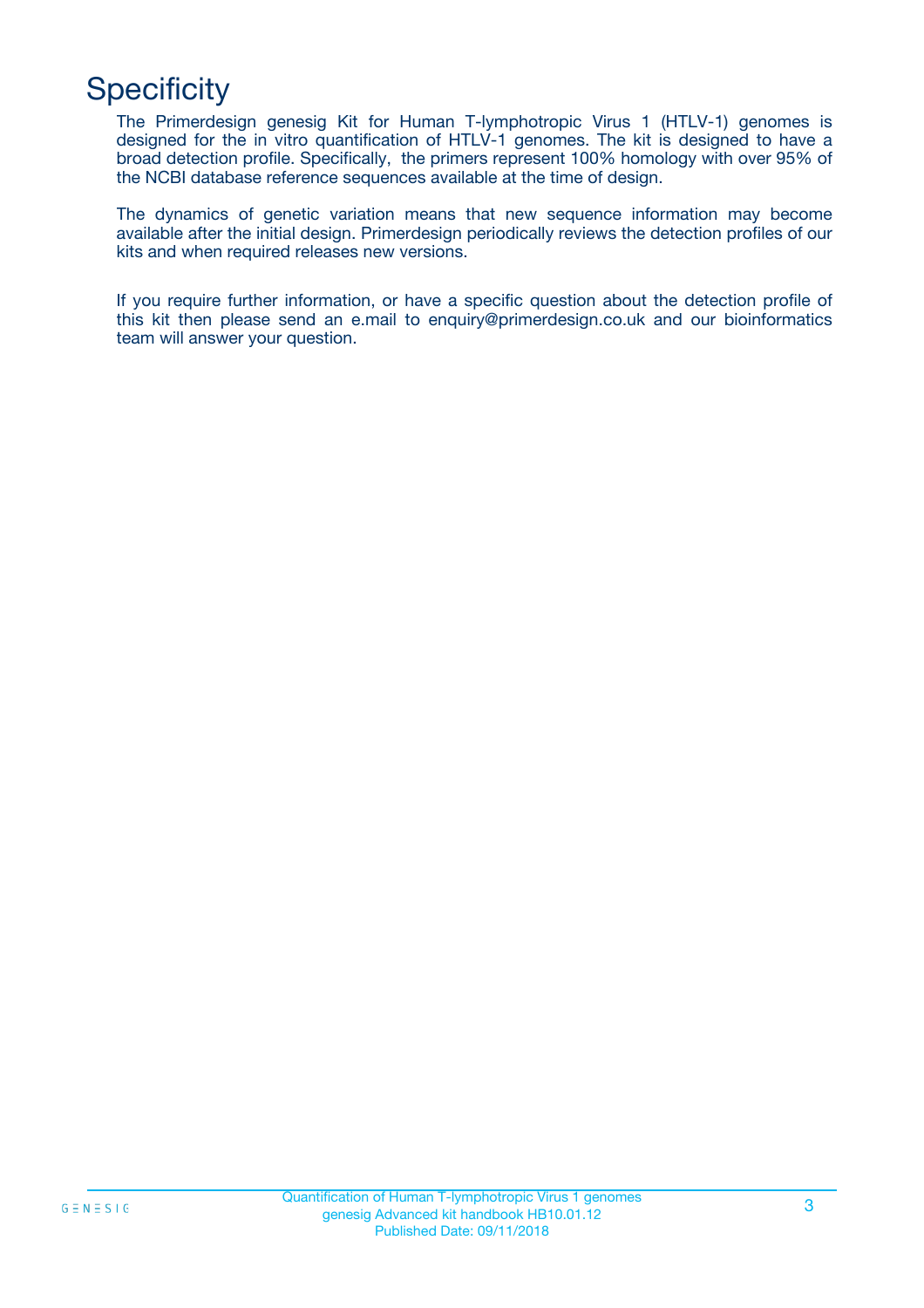### **Kit contents**

- **HTLV-1 specific primer/probe mix (150 reactions BROWN) FAM labelled**
- **HTLV-1 positive control template (for Standard curve RED)**
- **Internal extraction control primer/probe mix (150 reactions BROWN) VIC labelled as standard**
- **Internal extraction control RNA (150 reactions BLUE)**
- **Endogenous control primer/probe mix (150 reactions BROWN) FAM labelled**
- **RNase/DNase free water (WHITE) for resuspension of primer/probe mixes**
- **Template preparation buffer (YELLOW) for resuspension of internal control template, positive control template and standard curve preparation**

# **Reagents and equipment to be supplied by the user**

#### **Real-time PCR Instrument**

#### **Extraction kit**

This kit is recommended for use with genesig Easy DNA/RNA Extraction kit. However, it is designed to work well with all processes that yield high quality RNA and DNA with minimal PCR inhibitors.

#### **oasigTM lyophilised OneStep or Precision**®**PLUS OneStep 2X RT-qPCR Master Mix** Contains complete OneStep RT-qPCR master mix

**Pipettors and Tips**

**Vortex and centrifuge**

**Thin walled 1.5 ml PCR reaction tubes**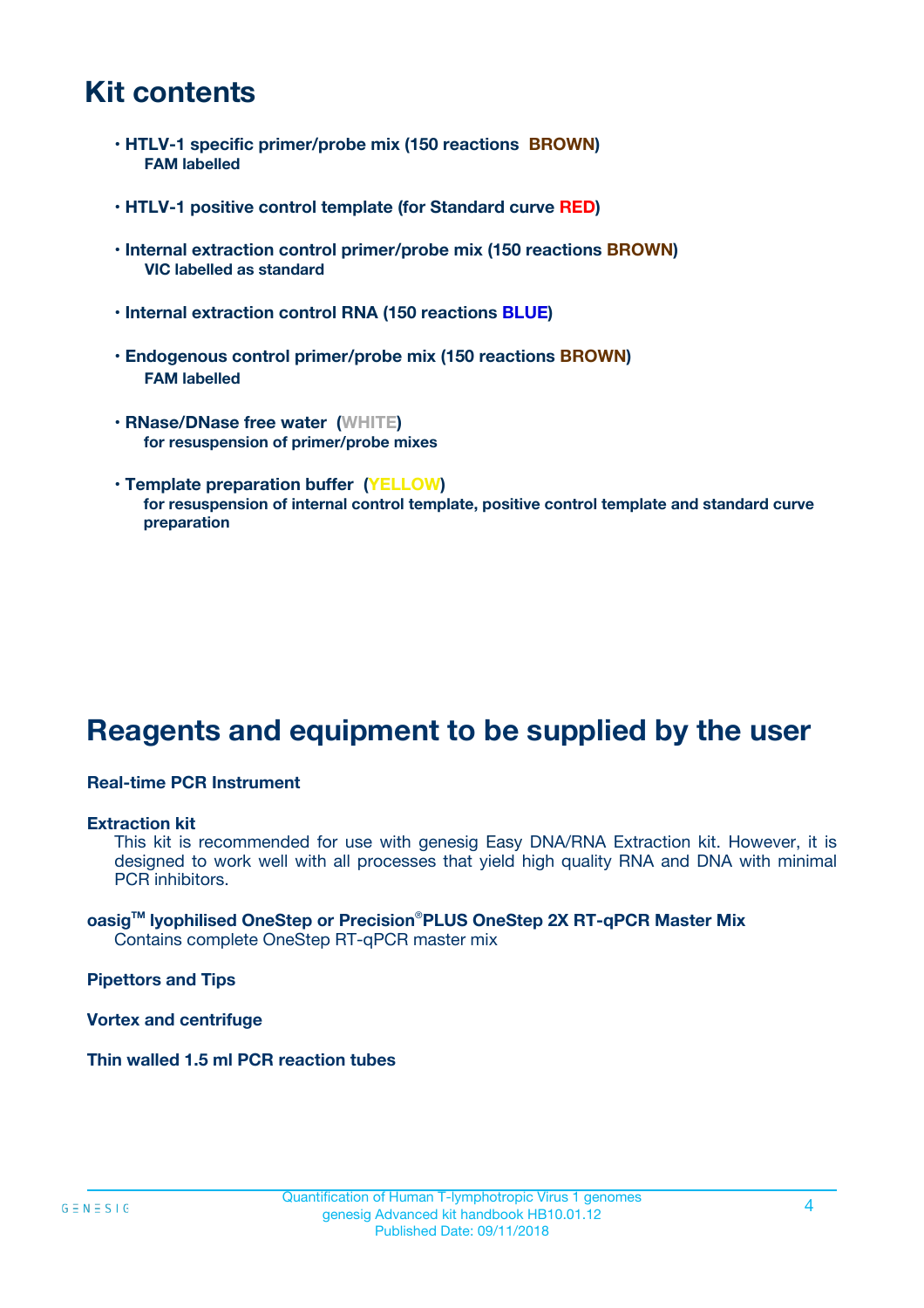### Kit storage and stability

This kit is stable at room temperature but should be stored at -20ºC on arrival. Once the lyophilised components have been resuspended they should not be exposed to temperatures above -20°C for longer than 30 minutes at a time and unnecessary repeated freeze/thawing should be avoided. The kit is stable for six months from the date of resuspension under these circumstances.

If a standard curve dilution series is prepared this can be stored frozen for an extended period. If you see any degradation in this serial dilution a fresh standard curve can be prepared from the positive control.

Primerdesign does not recommend using the kit after the expiry date stated on the pack.

### Suitable sample material

All kinds of sample material suited for PCR amplification can be used. Please ensure the samples are suitable in terms of purity, concentration, and RNA/DNA integrity (An internal PCR control is supplied to test for non specific PCR inhibitors). Always run at least one negative control with the samples. To prepare a negative-control, replace the template RNA sample with RNase/DNase free water.

### Dynamic range of test

Under optimal PCR conditions genesig HTLV-1 detection kits have very high priming efficiencies of >95% and can detect less than 100 copies of target template.

### Notices and disclaimers

This product is developed, designed and sold for research purposes only. It is not intended for human diagnostic or drug purposes or to be administered to humans unless clearly expressed for that purpose by the Food and Drug Administration in the USA or the appropriate regulatory authorities in the country of use. During the warranty period Primerdesign genesig detection kits allow precise and reproducible data recovery combined with excellent sensitivity. For data obtained by violation to the general GLP guidelines and the manufacturer's recommendations the right to claim under guarantee is expired. PCR is a proprietary technology covered by several US and foreign patents. These patents are owned by Roche Molecular Systems Inc. and have been sub-licensed by PE Corporation in certain fields. Depending on your specific application you may need a license from Roche or PE to practice PCR. Additional information on purchasing licenses to practice the PCR process may be obtained by contacting the Director of Licensing at Roche Molecular Systems, 1145 Atlantic Avenue, Alameda, CA 94501 or Applied Biosystems business group of the Applera Corporation, 850 Lincoln Centre Drive, Foster City, CA 94404. In addition, the 5' nuclease assay and other homogeneous amplification methods used in connection with the PCR process may be covered by U.S. Patents 5,210,015 and 5,487,972, owned by Roche Molecular Systems, Inc, and by U.S. Patent 5,538,848, owned by The Perkin-Elmer Corporation.

### Trademarks

Primerdesign™ is a trademark of Primerdesign Ltd.

genesig® is a registered trademark of Primerdesign Ltd.

The PCR process is covered by US Patents 4,683,195, and 4,683,202 and foreign equivalents owned by Hoffmann-La Roche AG. BI, ABI PRISM® GeneAmp® and MicroAmp® are registered trademarks of the Applera Genomics (Applied Biosystems Corporation). BIOMEK® is a registered trademark of Beckman Instruments, Inc.; iCycler™ is a registered trademark of Bio-Rad Laboratories, Rotor-Gene is a trademark of Corbett Research. LightCycler™ is a registered trademark of the Idaho Technology Inc. GeneAmp®, TaqMan® and AmpliTaqGold® are registered trademarks of Roche Molecular Systems, Inc., The purchase of the Primerdesign ™ reagents cannot be construed as an authorization or implicit license to practice PCR under any patents held by Hoffmann-LaRoche Inc.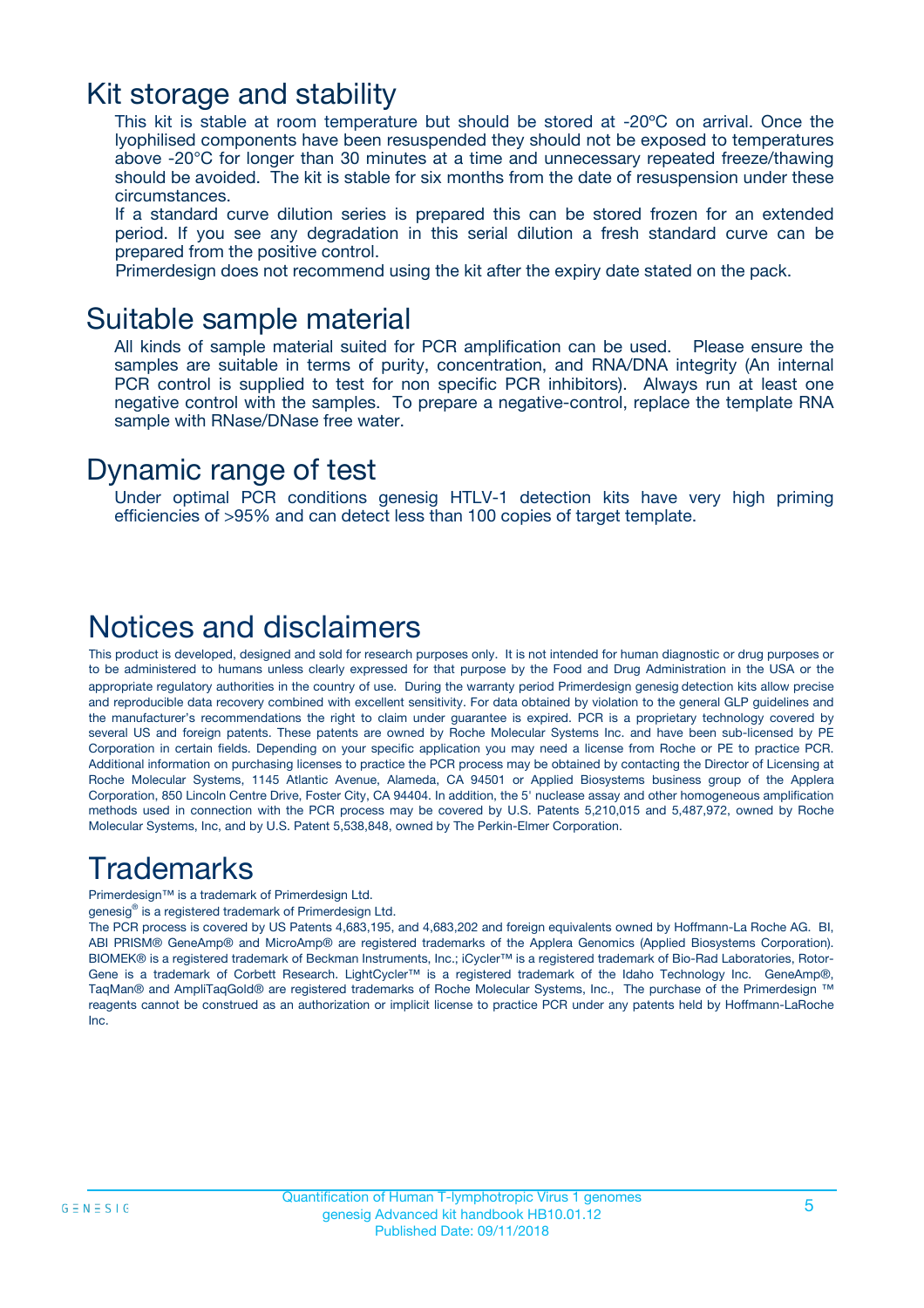## **Principles of the test**

#### **Real-time PCR**

A HTLV-1 specific primer and probe mix is provided and this can be detected through the FAM channel.

The primer and probe mix provided exploits the so-called TaqMan® principle. During PCR amplification, forward and reverse primers hybridize to the HTLV-1 cDNA. A fluorogenic probe is included in the same reaction mixture which consists of a DNA probe labeled with a 5`-dye and a 3`-quencher. During PCR amplification, the probe is cleaved and the reporter dye and quencher are separated. The resulting increase in fluorescence can be detected on a range of qPCR platforms.

#### **Positive control**

For copy number determination and as a positive control for the PCR set up, the kit contains a positive control template.

This can be used to generate a standard curve of HTLV-1 copy number / Cq value. Alternatively the positive control can be used at a single dilution where full quantitative analysis of the samples is not required. Each time the kit is used, at least one positive control reaction must be included in the run. A positive result indicates that the primers and probes for detecting the target HTLV-1 gene worked properly in that particular experimental scenario. If a negative result is obtained the test results are invalid and must be repeated. Care should be taken to ensure that the positive control does not contaminate any other kit component which would lead to false-positive results. This can be achieved by handling this component in a Post PCR environment. Care should also be taken to avoid cross-contamination of other samples when adding the positive control to the run. This can be avoided by sealing all other samples and negative controls before pipetting the positive control into the positive control well.

#### **Negative control**

To validate any positive findings a negative control reaction should be included every time the kit is used. For this reaction the RNase/DNase free water should be used instead of template. A negative result indicates that the reagents have not become contaminated while setting up the run.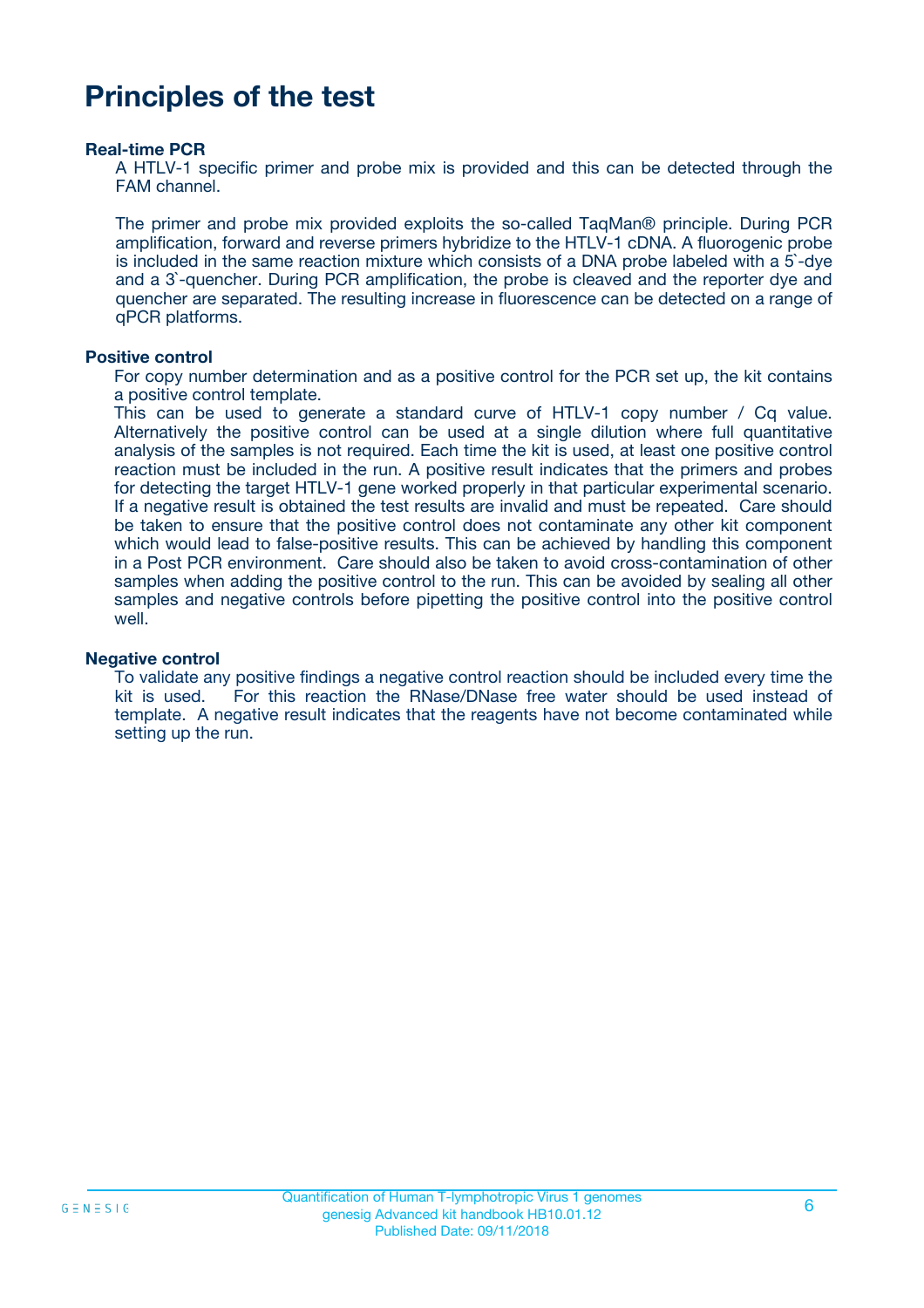#### **Internal RNA extraction control**

When performing RNA extraction, it is often advantageous to have an exogenous source of RNA template that is spiked into the lysis buffer. This control RNA is then co-purified with the sample RNA and can be detected as a positive control for the extraction process. Successful co-purification and qPCR for the control RNA also indicates that PCR inhibitors are not present at a high concentration.

A separate qPCR primer/probe mix are supplied with this kit to detect the exogenous RNA using qPCR. The PCR primers are present at PCR limiting concentrations which allows multiplexing with the target sequence primers. Amplification of the control cDNA does not interfere with detection of the HTLV-1 target cDNA even when present at low copy number. The Internal control is detected through the VIC channel and gives a Cq value of 28+/-3 depending on the level of sample dilution.

#### **Endogenous control**

To confirm extraction of a valid biological template, a primer and probe mix is included to detect an endogenous gene. Detection of the endogenous control is through the FAM channel and it is NOT therefore possible to perform a multiplex with the HTLV-1 primers. A poor endogenous control signal may indicate that the sample did not contain sufficient biological material.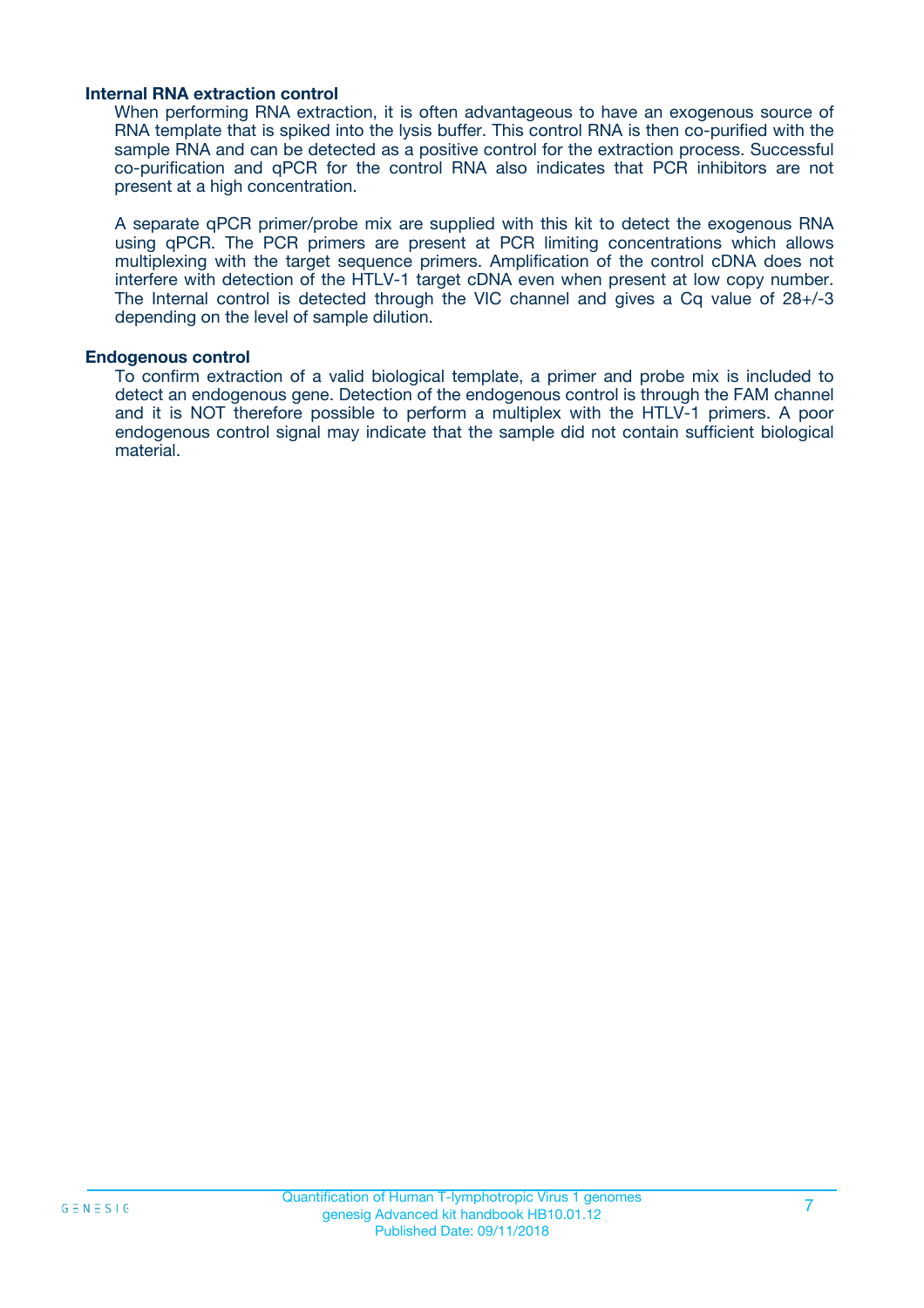### Resuspension protocol

To minimize the risk of contamination with foreign DNA, we recommend that all pipetting be performed in a PCR clean environment. Ideally this would be a designated PCR lab or PCR cabinet. Filter tips are recommended for all pipetting steps.

- **1. Pulse-spin each tube in a centrifuge before opening.** This will ensure lyophilised primer and probe mix is in the base of the tube and is not spilt upon opening the tube.
- **2. Resuspend the primer/probe mixes in the RNase/DNase free water supplied, according to the table below:**

To ensure complete resuspension, vortex each tube thoroughly.

| Component - resuspend in water                       |          |  |
|------------------------------------------------------|----------|--|
| <b>Pre-PCR pack</b>                                  |          |  |
| HTLV-1 primer/probe mix (BROWN)                      | $165$ µl |  |
| Internal extraction control primer/probe mix (BROWN) | $165$ µl |  |
| Endogenous control primer/probe mix (BROWN)          | 165 µl   |  |

**3. Resuspend the internal control template and positive control template in the template preparation buffer supplied, according to the table below:** To ensure complete resuspension, vortex each tube thoroughly.

| Component - resuspend in template preparation buffer |  |  |  |
|------------------------------------------------------|--|--|--|
| <b>Pre-PCR heat-sealed foil</b>                      |  |  |  |
| Internal extraction control RNA (BLUE)               |  |  |  |
| <b>Post-PCR heat-sealed foil</b>                     |  |  |  |
| HTLV-1 Positive Control Template (RED) *             |  |  |  |

\* This component contains high copy number template and is a VERY significant contamination risk. It must be opened and handled in a separate laboratory environment, away from the other components.

### RNA extraction

The internal extraction control RNA can be added either to the RNA lysis/extraction buffer or to the RNA sample once it has been resuspended in lysis buffer.

**DO NOT add the internal extraction control RNA directly to the unprocessed biological sample as this will lead to degradation and a loss in signal.**

- **1. Add 4µ**l **of the Internal extraction control RNA (BLUE) to each sample in RNA lysis/extraction buffer per sample.**
- **2. Complete RNA extraction according to the manufacturer's protocols.**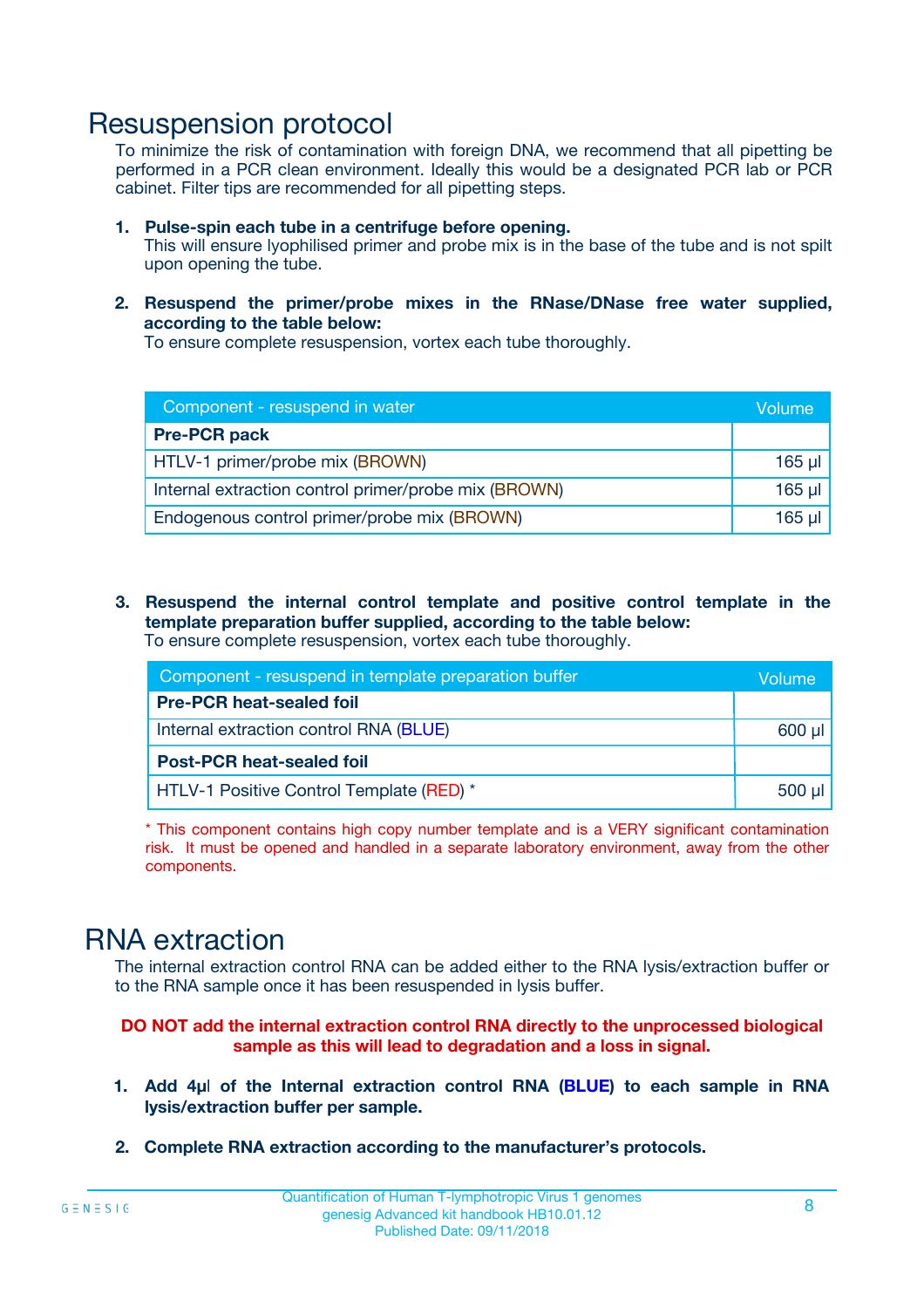# OneStep RT-qPCR detection protocol

#### **For optimum performance and sensitivity.**

All pipetting steps and experimental plate set up should be performed on ice. After the plate is poured proceed immediately to the OneStep amplification protocol. Prolonged incubation of reaction mixes at room temperature can lead to PCR artifacts that reduce the sensitivity of detection.

#### **1. For each RNA sample prepare a reaction mix according to the table below: Include sufficient reactions for positive and negative controls.**

| Component                                                    | Volume   |
|--------------------------------------------------------------|----------|
| oasig OneStep or PrecisionPLUS OneStep 2X RT-qPCR Master Mix | $10 \mu$ |
| HTLV-1 primer/probe mix (BROWN)                              | 1 µl     |
| Internal extraction control primer/probe mix (BROWN)         | 1 µI     |
| <b>RNase/DNase free water (WHITE)</b>                        | $3 \mu$  |
| <b>Final Volume</b>                                          | 15 ul    |

**2. For each RNA sample prepare an endogenous control reaction according to the table below (optional):**

This control reaction will provide crucial information regarding the quality of the biological sample.

| Component                                                    | Volume          |
|--------------------------------------------------------------|-----------------|
| oasig OneStep or PrecisionPLUS OneStep 2X RT-qPCR Master Mix | 10 µl           |
| Endogenous control primer/probe mix (BROWN)                  | 1 µl            |
| <b>RNase/DNase free water (WHITE)</b>                        | $4 \mu$         |
| <b>Final Volume</b>                                          | $15$ µl $\vert$ |

- **3. Pipette 15µl of these mixes into each well according to your qPCR experimental plate set up.**
- **4. Pipette 5µl of RNA template into each well, according to your experimental plate set up.**

For negative control wells use 5µl of RNase/DNase free water. The final volume in each well is 20µl.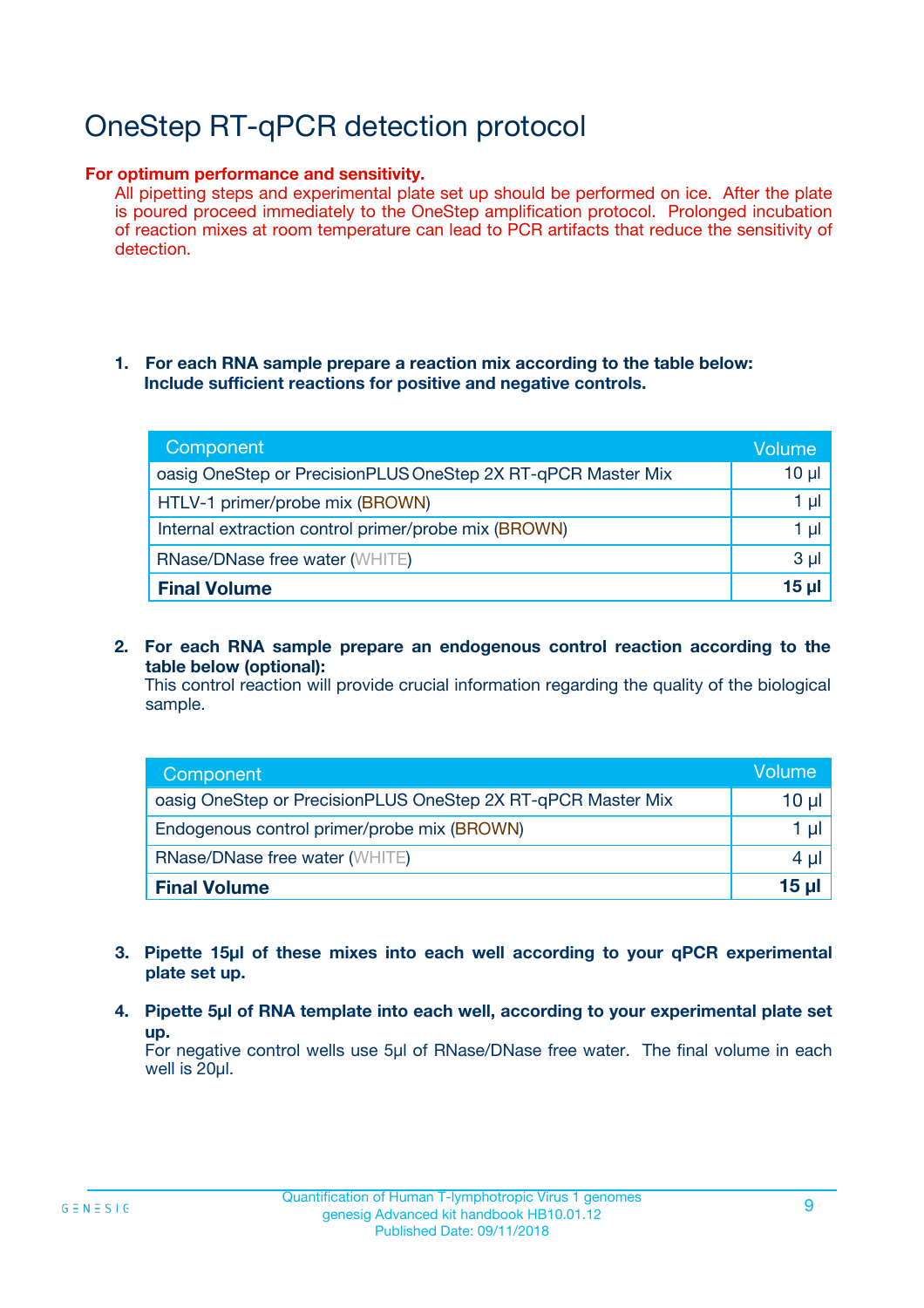**5. If a standard curve is included for quantitative analysis prepare a reaction mix according to the table below:**

| Component                                                    | Volume       |
|--------------------------------------------------------------|--------------|
| oasig OneStep or PrecisionPLUS OneStep 2X RT-qPCR Master Mix | 10 µl        |
| HTLV-1 primer/probe mix (BROWN)                              |              |
| <b>RNase/DNase free water (WHITE)</b>                        | $4 \mu$      |
| <b>Final Volume</b>                                          | <u>15 µl</u> |

- **6. Preparation of standard curve dilution series.**
	- **1) Pipette 90µl of template preparation buffer into 5 tubes and label 2-6**
	- **2) Pipette 10µl of Positive Control Template (RED) into tube 2**
	- **3) Vortex thoroughly**
	- **4) Change pipette tip and pipette 10 µl from tube 2 into tube 3**
	- **5) Vortex thoroughly**

**Repeat steps 4 and 5 to complete the dilution series**

| <b>Standard Curve</b>         | <b>Copy Number</b>     |
|-------------------------------|------------------------|
| Tube 1 Positive control (RED) | $2 \times 10^5$ per µl |
| Tube 2                        | $2 \times 10^4$ per µl |
| Tube 3                        | $2 \times 10^3$ per µl |
| Tube 4                        | $2 \times 10^2$ per µl |
| Tube 5                        | $20$ per $\mu$         |
| Tube 6                        | $2$ per $\mu$          |

**7. Pipette 5µl of standard template into each well for the standard curve according to your plate set-up**

The final volume in each well is 20µl.

# OneStep RT-qPCR Amplification Protocol

Amplification conditions using oasig OneStep or PrecisionPLUS OneStep 2X RT-qPCR Master Mix.

|             | <b>Step</b>                  | <b>Time</b>      | <b>Temp</b> |
|-------------|------------------------------|------------------|-------------|
|             | <b>Reverse Transcription</b> | $10 \text{ min}$ | 55 °C       |
|             | Enzyme activation            | 2 min            | 95 °C       |
| Cycling x50 | Denaturation                 | 10 <sub>s</sub>  | 95 °C       |
|             | <b>DATA COLLECTION *</b>     | 60 s             | 60 °C       |

\* Fluorogenic data should be collected during this step through the FAM and VIC channels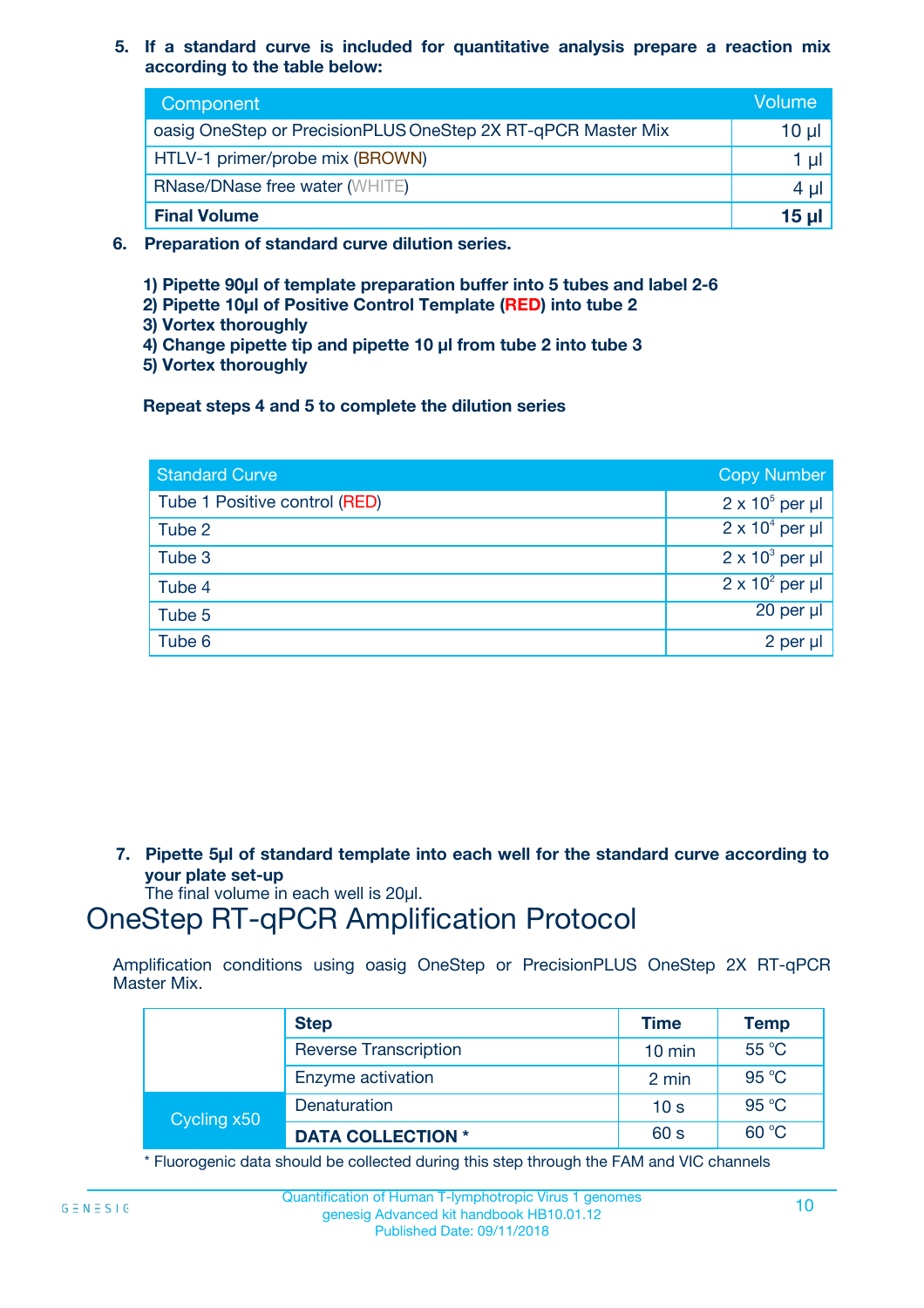### Interpretation of results

| <b>Target</b><br>(FAM) | Internal<br>control<br>(NIC) | <b>Positive</b><br>control | <b>Negative</b><br>control | Interpretation                                                                                                  |
|------------------------|------------------------------|----------------------------|----------------------------|-----------------------------------------------------------------------------------------------------------------|
| $\leq 30$              | $+ 1 -$                      | ÷                          |                            | <b>POSITIVE QUANTITATIVE RESULT</b><br>calculate copy number                                                    |
| > 30                   | ٠                            | ÷                          |                            | <b>POSITIVE QUANTITATIVE RESULT</b><br>calculate copy number                                                    |
| > 30                   |                              | ÷                          |                            | <b>POSITIVE QUALITATIVE RESULT</b><br>do not report copy number as this<br>may be due to poor sample extraction |
|                        | ÷                            | ÷                          |                            | <b>NEGATIVE RESULT</b>                                                                                          |
| $+ 1 -$                | $+ 1 -$                      | ÷                          | $\leq$ 35                  | <b>EXPERIMENT FAILED</b><br>due to test contamination                                                           |
| $+ 1 -$                | $+ 1 -$                      | ÷                          | > 35                       | $\star$                                                                                                         |
|                        |                              | ÷                          |                            | <b>SAMPLE PREPARATION FAILED</b>                                                                                |
|                        |                              |                            |                            | <b>EXPERIMENT FAILED</b>                                                                                        |

Positive control template (**RED**) is expected to amplify between Cq 16 and 23. Failure to satisfy this quality control criterion is a strong indication that the experiment has been compromised.

\*Where the test sample is positive and the negative control is positive with a  $Cq > 35$ , the sample must be reinterpreted based on the relative signal strength of the two results:



If the sample amplifies  $> 5$  Cq earlier than the negative control then the sample should be reinterpreted (via the table above) with the negative control verified as negative.



If the sample amplifies  $< 5$  Cq earlier than the negative control then the positive sample result is invalidated and the result should be determined inconclusive due to test contamination. The test for this sample should be repeated.